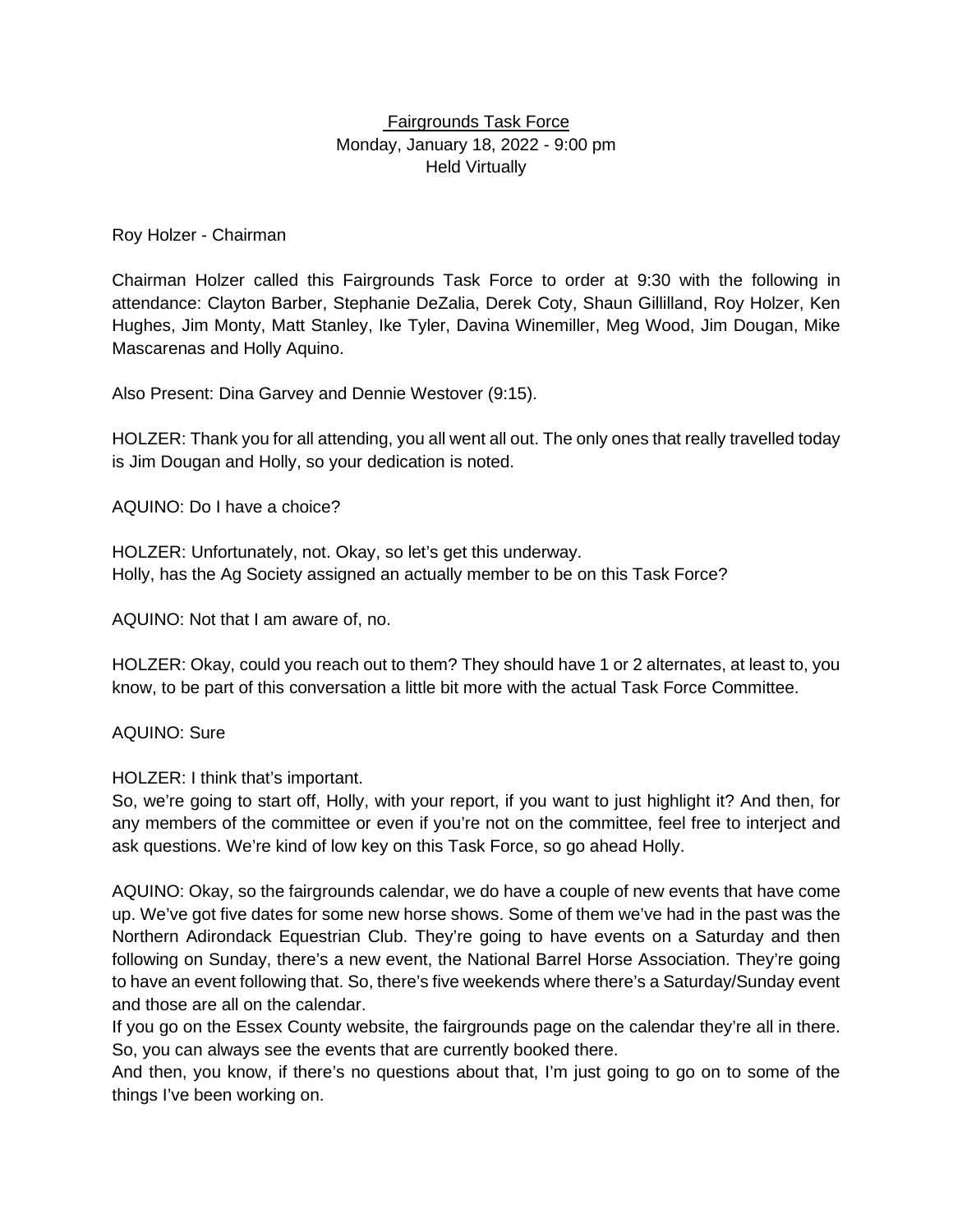I've updated all the permit forms that are required for people to request a permit to rent the fairgrounds. I did submit everything to Dan Manning on January  $6<sup>th</sup>$  for his approval. I haven't really heard back yet. I think I may go ahead and put them up on the website anyway, because they really have not changed. I'm asking for a little bit more information on the application forms, but the rules and regulations have all stayed the same. The fees are staying the same. I've just reformatted them to make them look a little bit nicer. So, they're basically all ready to go and some of these events that are already on the calendar, they do need to start filling out those new forms. For the fairgrounds webpage on the County site, I do now have some control over that. So, I can actually put up these forms myself. I don't have to wait for anybody else to do that. If there's any text that needs to be changed, I can do that myself. I can do any major stuff, which I don't want to do major stuff, but these little maintenance things, I can now do myself.

And then there's a couple of housekeeping things we need to discuss. For those new horse shows, I need a little bit of direction from the Committee, because I think we've touched on this before. There is sand in the horse arena, right now, that the equestrian club has used this past year, but they have complained that it's extremely rocky. They took out buckets and buckets and buckets of rocks to make it a bit safer, but it's still not to their liking. They are more than willing to help with getting suitable sand into the arena, but what's currently there, they are suggesting, if we could just rake out the rocks that would be a tremendous help. They don't have to be, you know, pulled out and put anywhere. They just need to be out of the horse arena. So, if the Committee wants to kind of deal with that, and let us know if we can somehow do that for them, please let me know.

HOLZER: Okay, Holly, stop right there for a sec. How big is the area they're looking to break down and what kind of an event do they actually hold out there? What do they have for attendance? How much are they kicking into our coffers for the use of those facilities? And what group?

AQUINO: So, it's sort of an overlapping group. It's the Northern Adirondack Equestrian Club, which has used our arena in the past. Moreen Roy is managing that club and she's also on the Fair Board. So, they are now designated a National Barrel Horse Association. So, this is a new event that is going to happen. They have booked five weekends and they anticipate between 25 and 30 horses every weekend, so 25-30 riders, plus their families and friends attending. Their biggest concern is that it is dangerous for the horses when they, we're only talking about the area inside the horse ring. They said, you know, when the horses run around, it's just dangerous for the kids, if a horse turns an ankle, it's dangerous and so all they're recommending is that right now, that whatever rocks are in there, if there's some way they can be raked out that would be helpful. If they determine that they need additional sand put in, they would take care of that.

HOLZER: So, Ike, do you have a Parks Department, Ike?

TYLER: Do you have a rake that you can put behind a tractor or truck or whatever that can go around that? I wonder, if Jim, if you thought that would be suitable, just to go around that, just to get the rocks. That is what they used on the main track.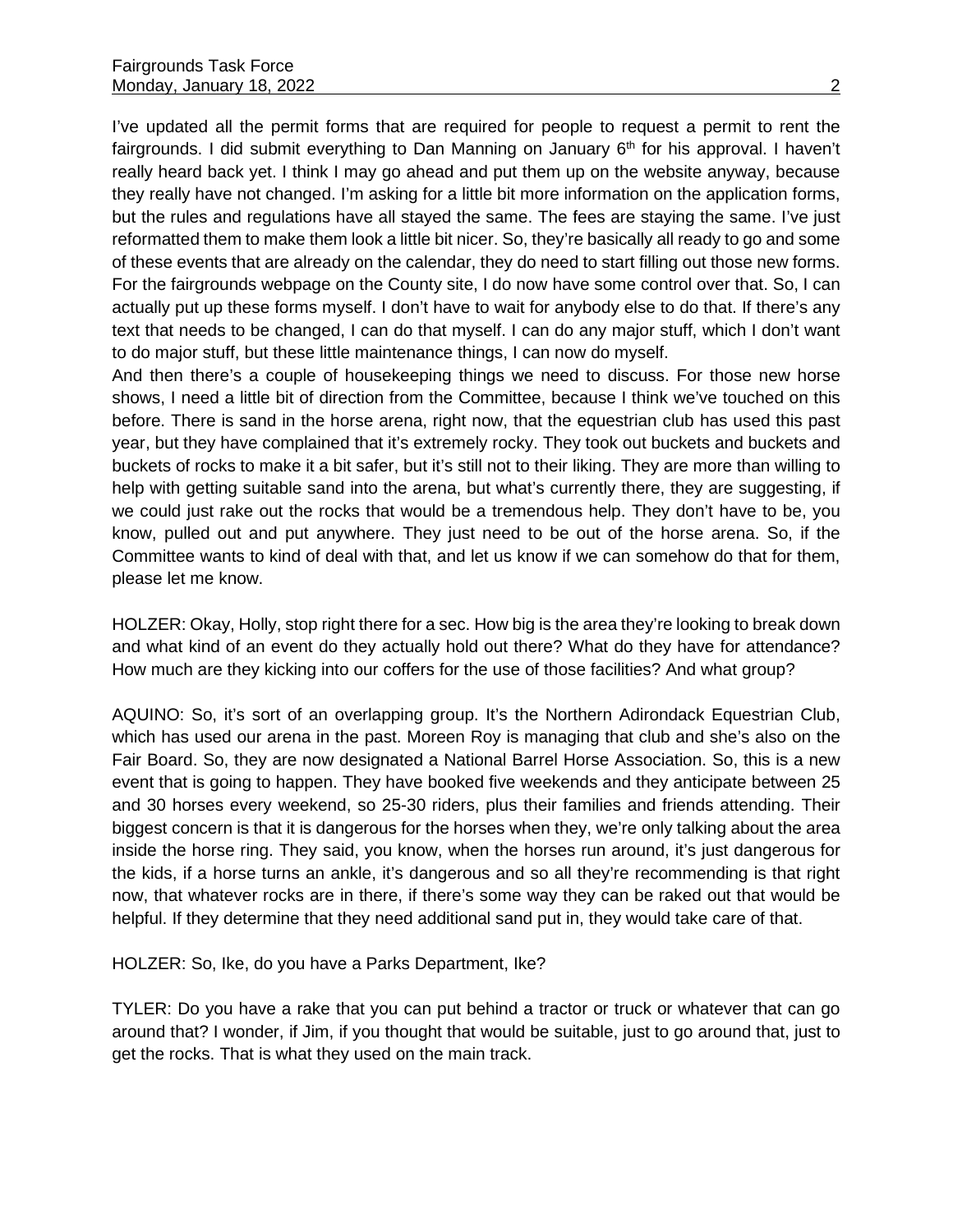DOUGAN: Yeah, we borrowed a York Rake in the past, actually I think the Town of Westport helped us do that. Part of the reason I wanted to have the discussion is and they're, they're, this group is working with us in the past, they're said, we want five loads of new screened sand and they're just saying rake it out, so I know that's the kind of thing we probably can do, but as we move forward, similar to talking about cleaning last month, I just want this Committee to be aware of the expenses and the requests that are coming. So, raking this out, that's a little bit of time and borrowing a York Rake, I think, as I said before, we got it through a little bit of help from, from Ike's people over at the Highway Department, but five loads of screened sand would probably cost us \$1,500.00; okay? For an event, and I think we charge them \$25.00 a weekend or a day a weekend. Alright, so you know, so we're going to spend \$1,500.00, not in this case, this year it sounds like they're willing to bring that in, if they need to, but I just want this Committee, as we try and make this fairgrounds get used more, aware of those kinds of decisions and you should be part of it, rather than, you know, I don't want to be the guy that just says no to these people, but I also don't wanna put us in the red over things like that, that we're only going to make \$125.00 over those five weekends.

HOLZER: Agreed, agreed. I think as a Committee, as a County, rather, we actually owe it to that, those facilities to have actual budgeted seed money that we can, we can take care of things like this, so hopefully grow the events out to the area. So, I think it's a, it's a two prong issue. It's one, getting the event there, but it's two, having a little bit of seed money from the County to invest in stuff like you just mentioned, Jim.

TYLER: The money that they get from the Sire Stakes, because you know the woman who's running this is also on the Ag Board, maybe we could mention to her that they get this money from the Sire Stakes, because they could use it for that sort of thing.

HOLZER: That's why I think it's important to have a representative from the Ag Society at our Task Force meetings to keep that communication.

AQUINO: I would just keep in mind that, that just because Moreen is on the Ag Society, this has nothing to do with the Ag Society right now. This is a totally separate organization who does not have access to Sire Stakes money.

TYLER: Well, I know, but the Sire Stakes money is used for the fairgrounds, not just the track, so they could use it.

AQUINO: They could, I believe in the past it has been up to the Ag Society to decide what to do at the fairgrounds with their money. So, if they wanted to discuss that, you know, that's totally fine.

But, if we want other horse shows in there that are not directly tied to the Ag Society, this is something I think we need to, you know, keep in mind and talk about.

DOTY: Just a suggestion, Jim, when you get ready, or we get ready as committee members or whatever to rake that ring, you might consider a Johnson Rank, you know landscapers use them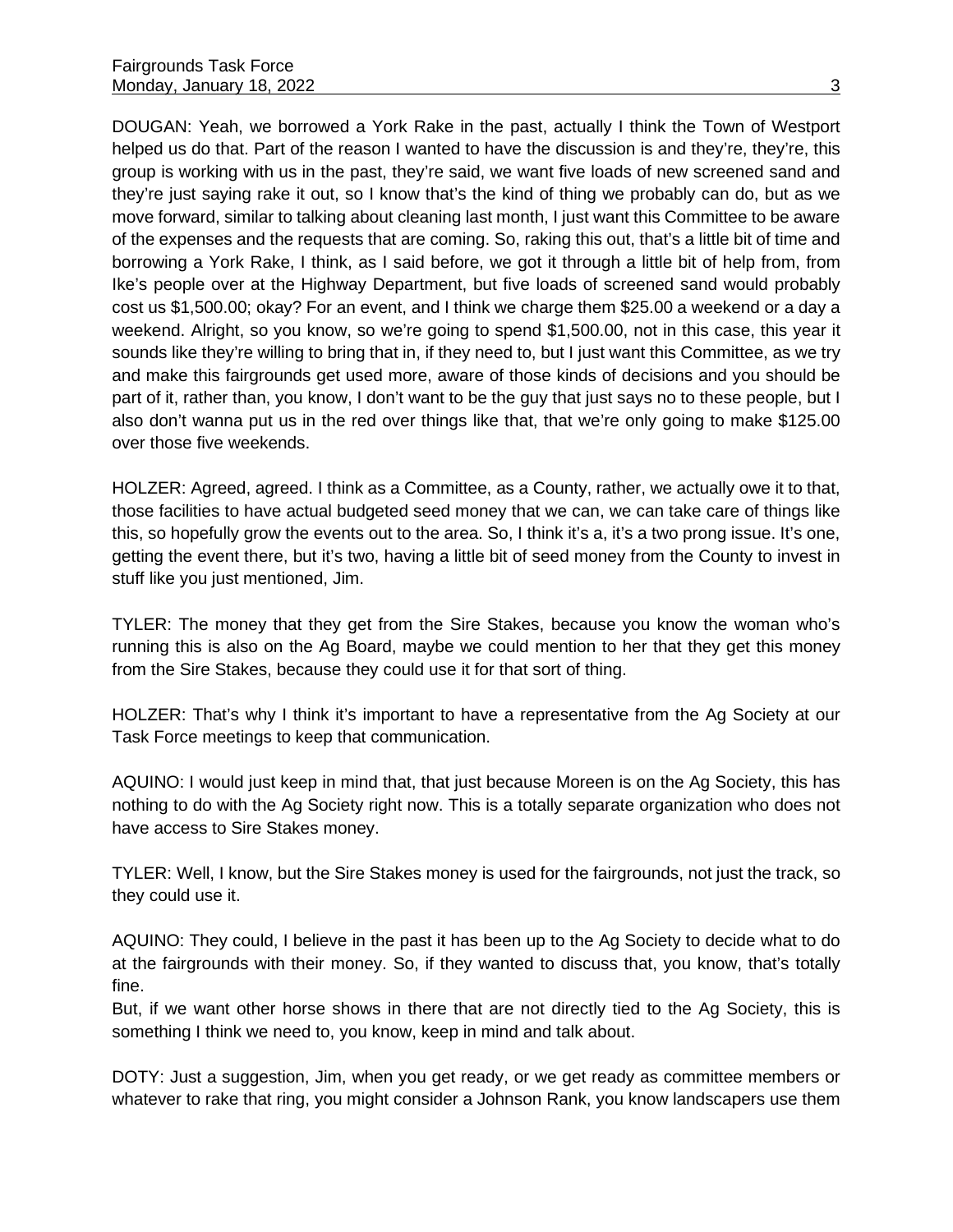and unlike a York Rake, the rocks actually stay in the back of that Johnson Rake and they're up and gone, whereas, a York Rake, you've got to kind of keep funneling them on the angle that you're pulling at and you miss some of them. So, I think a Johnson Rake would clean it up well and you might not even need five loads to put a nice, soft, sifted layer on the top.

DOUGAN: Yup, that's a good idea, just haven't had one of those immediately available for free to borrow in the past, but understood and I just want to remind everybody that our lease agreement to rent to fairgrounds says, as is. So, there's some leeway that I'm gonna, I'm really wanting the Committee to help me to decide what "as is" means; okay? So, as is, I understand the horse safety concern, you know, again, \$1,500.00 in cost for \$125.00 in revenue and I realize we're not running the fairgrounds like a business, hopefully, someday we will.

HOLZER: Well, Jim, my only response to that is, I think, the County and this again, was before my tenure on the Board, I think the narrative changed, when the County Board of Supervisors created this fairgrounds position. I think we're only part way there, though, because I really think we need an operating budget to do some of the things that you're, you're mentioning, it shouldn't just be absorbed by the DPW. That in order to make a real good decision down the road, whether the County should even be in this business, we have to make an investment, see what that investment actually creates and then make a decision based on whether we want to continue funding this on behalf of the taxpayers or have it standalone or give it to the Town of Westport. That's just my thoughts.

AQUINO: Yeah, and there's, there's other things beyond just rocks in the horse arena. You know, there's also a question that, you know, the Equestrian Club came to me to find out if we can help them with manure management. I think for the fair we have provided a dumpster and then they just put it all in that dumpster and I think that DPW takes it away. But, when there's a horse show there, manure management is a huge thing and how do we do that? I'll just let you know in the past, when the 4H Club, when they have horse events there, what they do is they put it in a pile and then somebody takes it to a farm, you know, for fertilizer, which is great, but the horse shows don't have the ability to do that.

GILLILLAND: Roy, this is Shaun, can I say a couple of things?

HOLZER: Absolutely, Mr. Chairman.

GILLILLAND: One, I think, maybe Holly, when I horse event is there, we got to put something in there, what is their manure management plan, because I don't think, you know, taking it to farms and I know there are plenty of farms that will take it back, you know for me, you know, there are large ones that do composting and stuff, but they ought to be able to provide a manure management plan.

AQUINO: And that's, that's totally fine. I just wanted to get direction from the Committee, because in the past we have been providing assistance with that.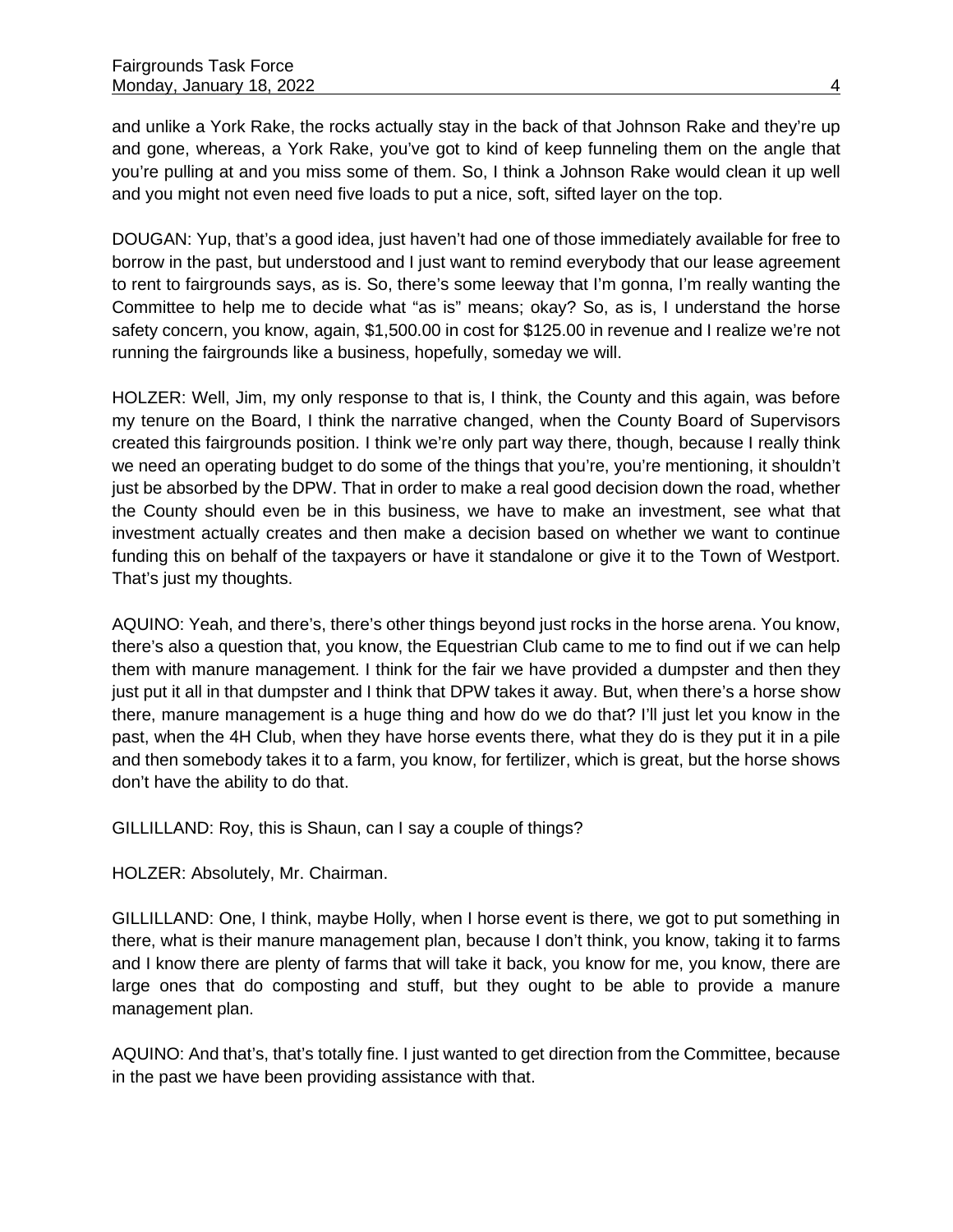GILLILLAND: I understand and then the second thing to, you know, Roy, on the Ag Society, what's happened in the past is this Board, because the Ag Society exists and there was not a lot of other stuff going on there at the fairgrounds over the year, you know, we just kind of, in the past the Board just kind of advocated responsibility of the fairgrounds to the Ag Society and then we kind of ended up where we were and we had to grab the reins and take the management of it back and I'm just, I'm just, you know, cautious in allowing them too far back into the decision making proposition of this thing, because, you know, they, they basically are a tenant once a year.

HOLZER: Yes, yes, your point's well taken, Shaun, but I just feel from a standpoint of keeping communication going with them, I think it's important that they at least have someone regularly attending our Task Force meetings. Make no mistake about it, I know that the direction of the fairgrounds, in my mind, anyways, representing you guys, has changed that we want more events out there and I do recognize that the Ag Society is only one part of that, but we're just talking about adding, adding a \$1,500.00 expense to the horse ring there, that certainly, they may have the funding mechanism to take care of that. That's why I wanted someone from their group on our Committee.

GILLILLAND: Understand and if they're investing and using these Sire Stakes money and stuff like that than we, the communication should be there, how it's being done and it should be approved by your committee.

HOLZER: And by everyone else, sure.

GILLILLAND: And then the other thought on this, is you know, if we're going to run this thing, we ought to and I agree with you, we should have an operating budget in order to maintain a minimum standard for the various events that we're going to cater for. So, above and beyond that minimum standard, you know, we should decide on then there it would be up to the tenant to add to that. That's my belief.

HOLZER: Agreed, agreed. Holly, so we don't run out of time, what else do you have for the report?

AQUINO: So, we had spoken about cleaning fees, as well, to maybe pass this on so people wouldn't have to stock their own toilet paper and clean the restrooms, if they didn't want to. We did have a discussion about this. In order to put that on our current cleaning crew, it's going to be very expensive. So, my thought is to perhaps keep it the way it is, where everybody's going to just have to be responsible for stocking their own restrooms and cleaning the restrooms, because it's going be 10x more expensive to do a cleaning fee than it is to actually rent that facility.

HOLZER: Okay, for the time being, we can just keep it that way.

AQUINO: Okay. The other thing is, and Jim can probably talk a little bit more about this is the water situation, the strict requirements by the Department of Health. We have to make these signs for the water, because of what the Department of Health makes us do for every single event to make it potable. It's just kind of restrictive.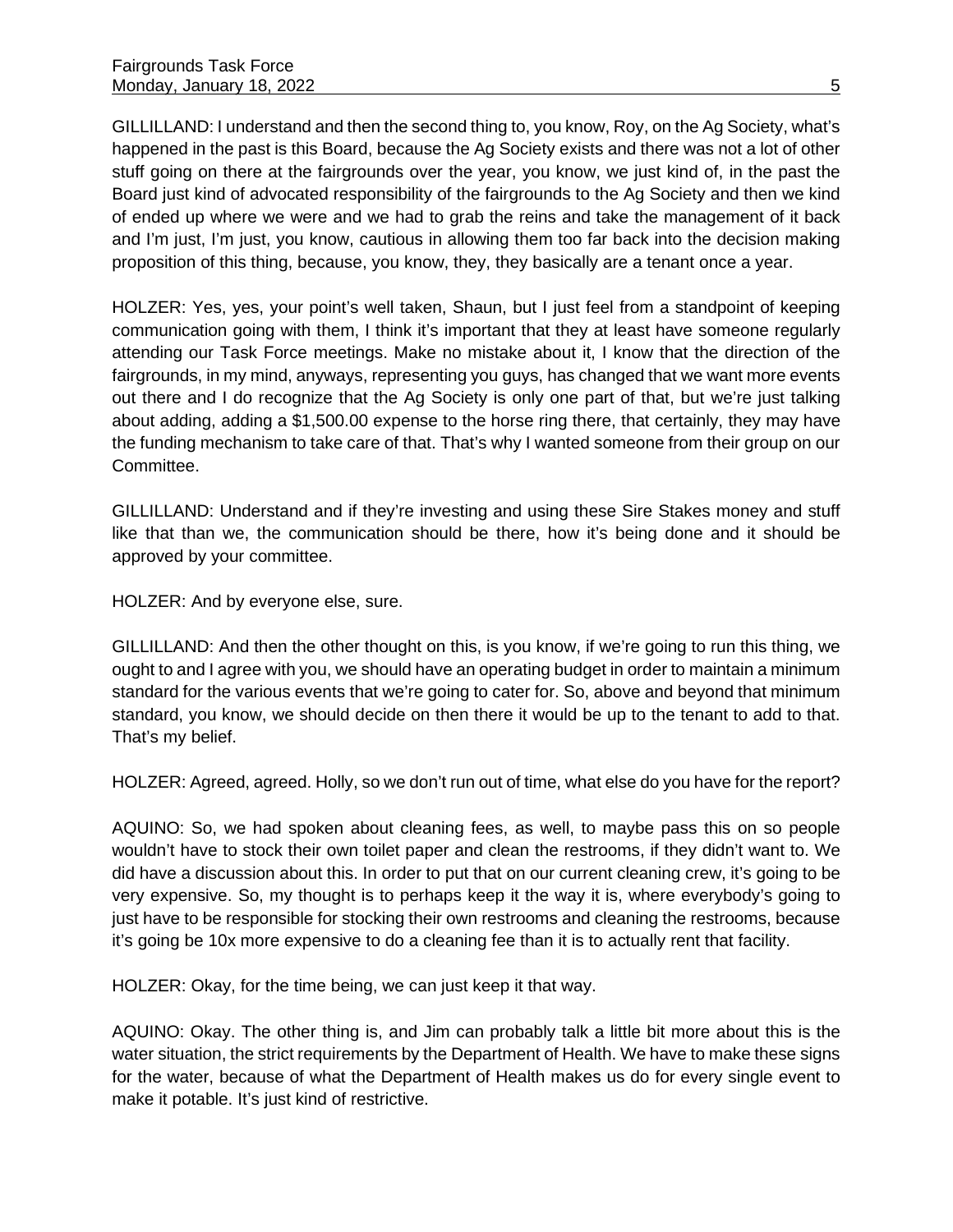DOUGAN: Yeah, I'll jump in here. At the pre-fair inspection last year, we had a different Department of Health representative that we've seen in the past. That gentlemen felt that every event that we have there should meet the requirements of a fair. That is not exactly how the Department of Health has dealt with events in the past. The fair, an agricultural fair requires a very high chlorine level because of the potential for contamination with hoses running across the ground and plenty of manure and, you know, the possibility of everything from salmonella to E. Coli because of the animals on site and so they've always required a higher level of water testing and treatment just prior to and throughout the fair. The inspector that was here, this past year, as I said, feels that we need to do that for every event. That means taking two samples, within two days ahead of time, taking those samples up to an independent lab, testing the water every day and that very high, like I said, .2 chlorine limit, .2 residual chlorine limit at the farthest point on the fairgrounds. So, it takes quite a bit of time. I feel it's more than what most events that we have, or do, however, know that it is Department of Health regulations. So, one way around that is for small events to have those non portable water signs up in the bathrooms and any place where water could be made available. The other option is to perform all of that testing. So, you know, I really don't have a good answer, I don't know what this Committee thinks about this.

HOLZER: Well, I think you're, from my standpoint, I think your solution, right now with the signage makes more sense until we start having a lot more events there, and then we'll have to re-evaluate it.

DOUGAN: Does, you know, I mean, it's from Holly's standpoint, and I should let her talk for herself, but as somebody trying to market the facilities, I understand when they walk into a bathroom and it says, non-portable water. The fact of the matter is, the water comes from the Town of Westport and I'm 99.9% sure that it's always potable, during these events. However, it doesn't mean that it necessarily meets the requirements of a fair with that much higher chlorine level. I would tell everybody that the nutrition building is off of the same water source and is the spot just before the, the water lateral that goes to the nutrition building is where we currently boost the chlorine and so, I kind of wouldn't want to boost according to that high level and then have the nutrition program constantly be putting out food that has that much additional chlorine in it, when you know, most of the time the fairgrounds aren't occupied. So, that's all, I mean, it's something we'll need to continue to work on, and I'm hoping to have more conversations with the Department of Health, but as we're getting ready for events that are going to start, you know, in, at the very end of April, we have our first event, we just want to be prepared for whether or not we've got to do all that additional testing or not.

AQUINO: Yeah, because we may have events that, you know, for the 4H Club, even if it doesn't involve animals, you know, if kids can't fill up water bottles from a spigot, they just need to make sure that everybody arrives with their own filled water bottle ahead of time.

DOTY: Jim, is there a history of failed water reports or anything? I don't understand the daily mandate for testing. You know, like we have Craigwood Golf Course and we have well water, of course and we have ultraviolet system that protects the user's there that works very well and I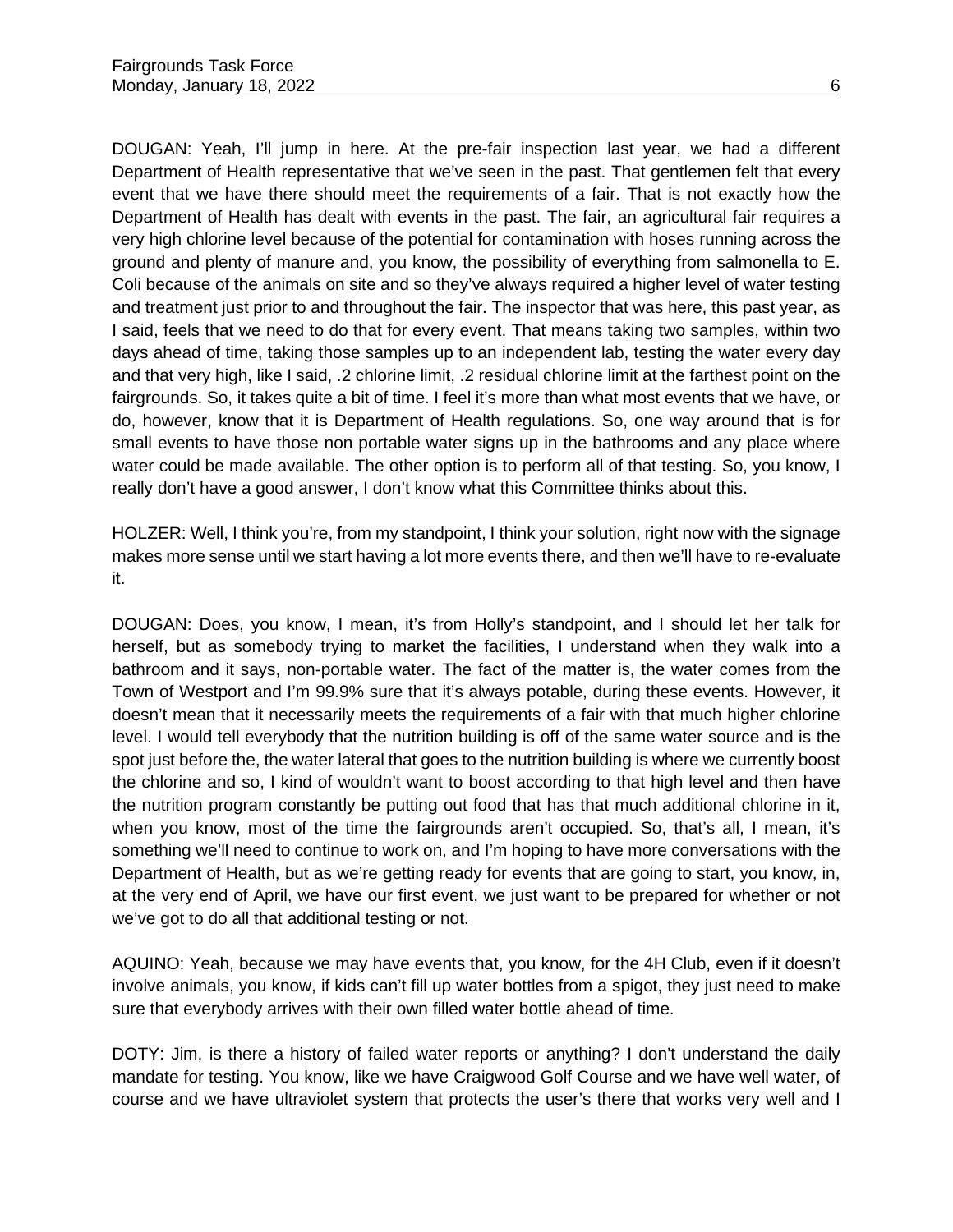wonder if that's an option for whenever the horse shows are, are being held and again, it's a budgetary item, I get that.

DOUGAN: There was one issue a few years ago where the Town of Westport was having a little bit of trouble with their water system at the same time as the fair opened, but they were able to take care of it. The Department of Health did ask us to install a chlorine residual analyzer and a chlorine booster pump, which we did do and since that, I think it's been in operation for about three years, during the fair there have been no issues and you know the funny thing about a public water system is that, at your home, at the biggest hotel in Lake Placid, when if they do a chlorine residual, all they have to find is a trace, all they have to find is a trace, but for an agricultural fair, it needs to be this 0.2 parts per million, which is significantly more and I'm sure that some of those big hotels in North Elba have a lot more people that attend than a horse show, that is projecting to have 15-20 people. So, we really haven't had issues per se, with the water quality there. Westport does a good job to supply us, but because it's a fairgrounds, because it's called the fairgrounds, they're strictly reading this requirement.

HOLZER: Questions for you, Jim.

DOUGAN: So, an option is to have an operator that checks it and does these things, you know, before every event takes those tests.

HOLZER: Is the Department of Health, besides the fairgrounds terminology, is it also because of the seasonal aspect of the water being used there?

DOUGAN: There is a seasonal startup procedure that we do before every, you know, before it starts every year that it would still require the fairgrounds testing even if it was a permanent water system. There has been some talk of reconnecting that water system back to Sisco Street. Right now, the water enters the property at, up by the nutrition building off the Route 22 and then it could be connected back to the Sisco Street with like a three valve configuration, but, you know, if there was any contamination on the fairgrounds, you wouldn't want it to cycle back through that system. So, it's, there are probably some more permanent solutions, but it will come down to budget.

HOLZER: Okay, yeah, well, we definitely have some more to talk about in terms of the water system there. We got to get around whether we got to do this all the time or if it's just for the fairgrounds, because you keep bringing up that Department of Health is regulating that more so, because it's fairgrounds, but that's only a small part of what those facilities are used for. In the long term, it might be suggested that we have to look at those rental rates and whatever food service is going to be offered at those facilities.

DOUGAN: It's State sanitary code regarding fairgrounds and I think it is set up, really, regarding agricultural events. However, like I said, this particular individual from the Department of Health who happens to be the boss of all the other individuals we were dealing with over the past few years, is taking a very strict line with it.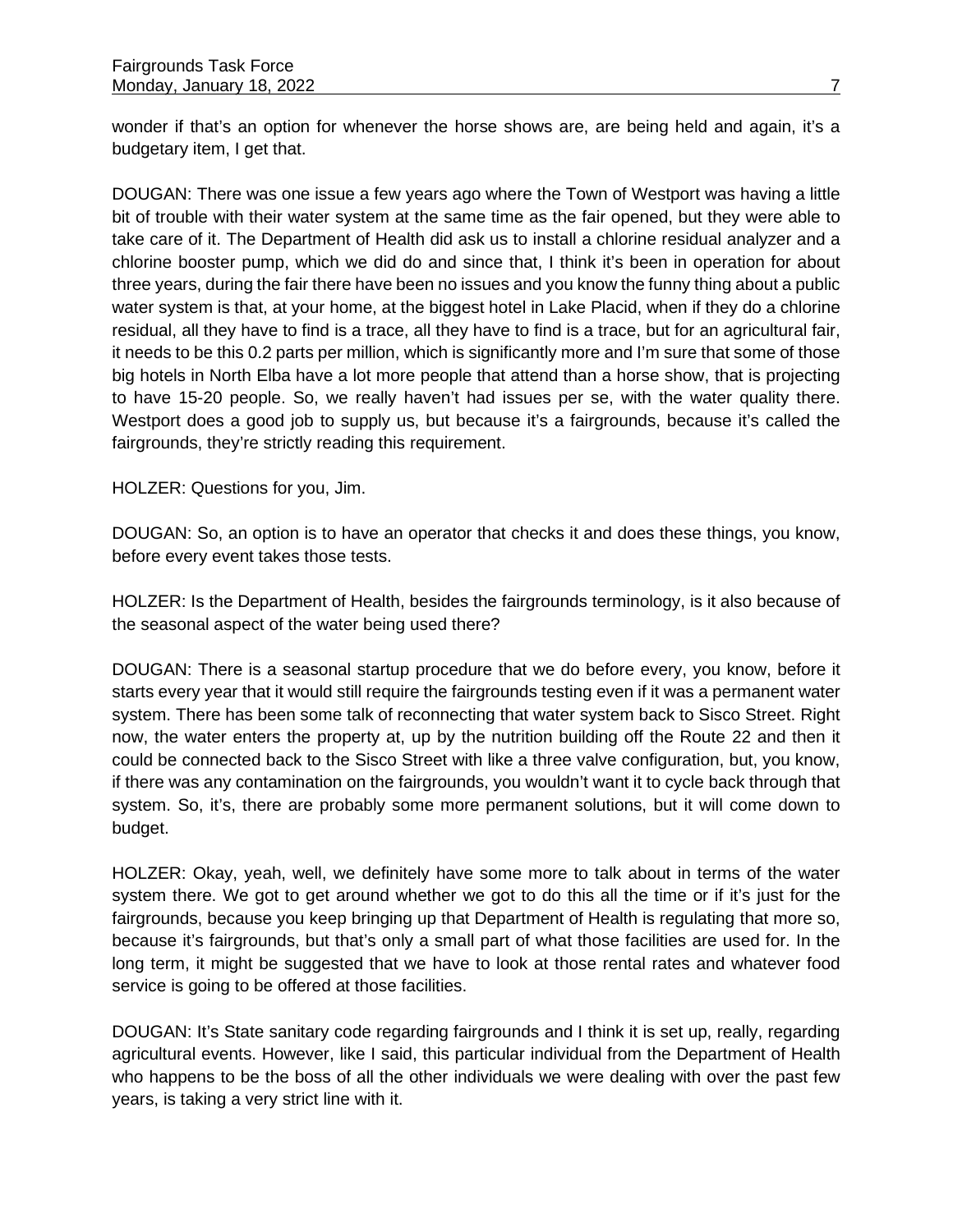HOLZER: So, so, not to keep this conversation going too long, but your previous suggestion of hooking on the water to a different location on the Westport system, what would that do for us and what kind of a rough cost estimate would we be looking at?

DOUGAN: I'd want to make sure that the Town of Westport is okay with that connection, in the past, I've estimated it to be around \$20,000.00. It's not a lot of water main, we'd put a 3 valve configuration in so that it could be shut off, and then the mains going both directions into Sisco Street could also be shut off if they needed to be. What that does is a loop system now, so the water is constantly circulating and so in the fairgrounds, because it's a dead end system, what will happen, especially at the far end, is the chlorine will dissipate. So, over time it will dissipate, it will burn out versus in a loop system it's continually flowing. So, you're able to meet some of those requirements a little bit easier without boosting quite so much chlorine, but again, that would take a lot of coordination with the Town of Westport, as well. I wouldn't want to just dump more chlorine into their system and have any of their constituents complain.

HOLZER: Gotcha. Holly, do you have anything else, before we wrap up?

AQUNIO: Yeah, just one more thing, because you had mentioned a budget, we need a real budget in order to move forward and so how do we do that? I know this past year we've gotten a whole bunch more money with occupancy tax and that's been converted into grants to be handed to non-profit organizations. How do we apply for that money? I mean we have these two County owned facilities directly tied to tourism, the fairgrounds and the fish hatchery and we don't qualify for any of the funds. So, I would love to have a conversation on how we can get \$50,000.00 for holiday decorations, but we can't get \$50,000.00 for maintaining the structures at these facilities and that's a much longer conversation, but we did mention, we need some sort of seed money in an operating budget, and we can't let this slide too much longer, because, as all, these structures have been dilapidated and we're going to be scrambling for funds to try to fix them up. I mean, we're spending over \$70,000.00 painting Floral Hall this year and that's all money coming from taxpayer money. How do we use tourism money to help these tourism facilities?

HOLZER: So, that definitely is a much longer conversation. I don't know, it's a conversation we'll have to have with ROOST, they're already funding part of your position, as well, is my understanding. So, we'll definitely would have to take a look at it. In the meantime, though, I wouldn't mind you, you working with Jim and even myself and coming up with what, you know, a budget a three-year budget would look like and what kind of expenses versus revenue you project? As far as the Floral Hall painting, that's County facilities, the County has an obligation at this point, to keep them up and I think it's just the cost of doing business, doing government.

AQUINO: Yeah, keep in mind, Floral Hall is just one building. If you look at every structure out there, there are over 50 structures out there.

DOUGAN: Let me jump in if I can.

HOLZER: Sure